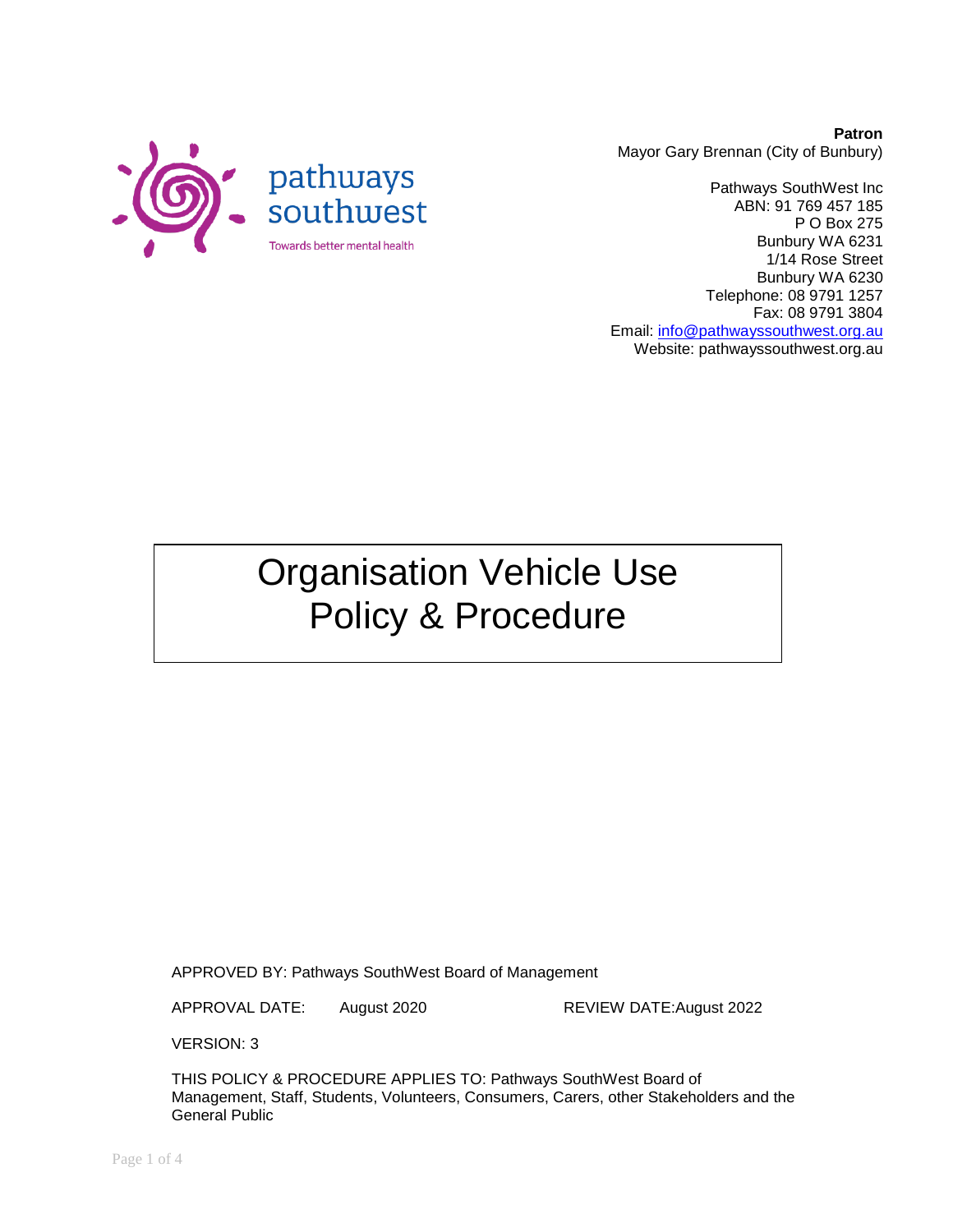## **Organisation Vehicle Use**

### **Policy & Procedure**

#### **Policy**

Pathways SouthWest provides a fleet of vehicles for staff and volunteers to provide services for clients (consumers, carers, tenants). The fleet includes sedans and a minibus. This policy ensures that employees and volunteers operate all vehicles in a safe and economical manner.

#### **Procedure**

- All drivers may only operate Pathways SouthWest vehicles for business purposes, and with prior approval to and from work..
- All drivers must have a valid driver's licence for the vehicle used, and provide a copy of the licence prior to use. All drivers must complete a mandatory 'Driving Impairment Statement" form before authorisation by the Manager Business Improvement can be given to drive an organisation vehicle.
- All drivers must inform the Department of Transport on any reportable conditions i.e. diabetes, etc, it is **not** the responsibility of Pathways SouthWest.
- All drivers must be mentally and physically able to drive safely as considered by the line manager. Drivers must not be under the influence of alcohol of other drugs (except prescribed medications).
- All drivers must conform to all traffic laws, signals, markings and signs. Any fines or penalties incurred by drivers in Pathways SouthWest vehicles will be at their own expense.
- All drivers must make proper allowance for adverse weather and traffic conditions.
- All drivers must be courteous at all times, respecting the rights of other drivers and pedestrians.
- Drivers should use the Outloook calendar to book vehicles. Keys should be collected and returned to the key cabinet.
- Drivers are responsible for ensuring that the vehicle they use is in a roadworthy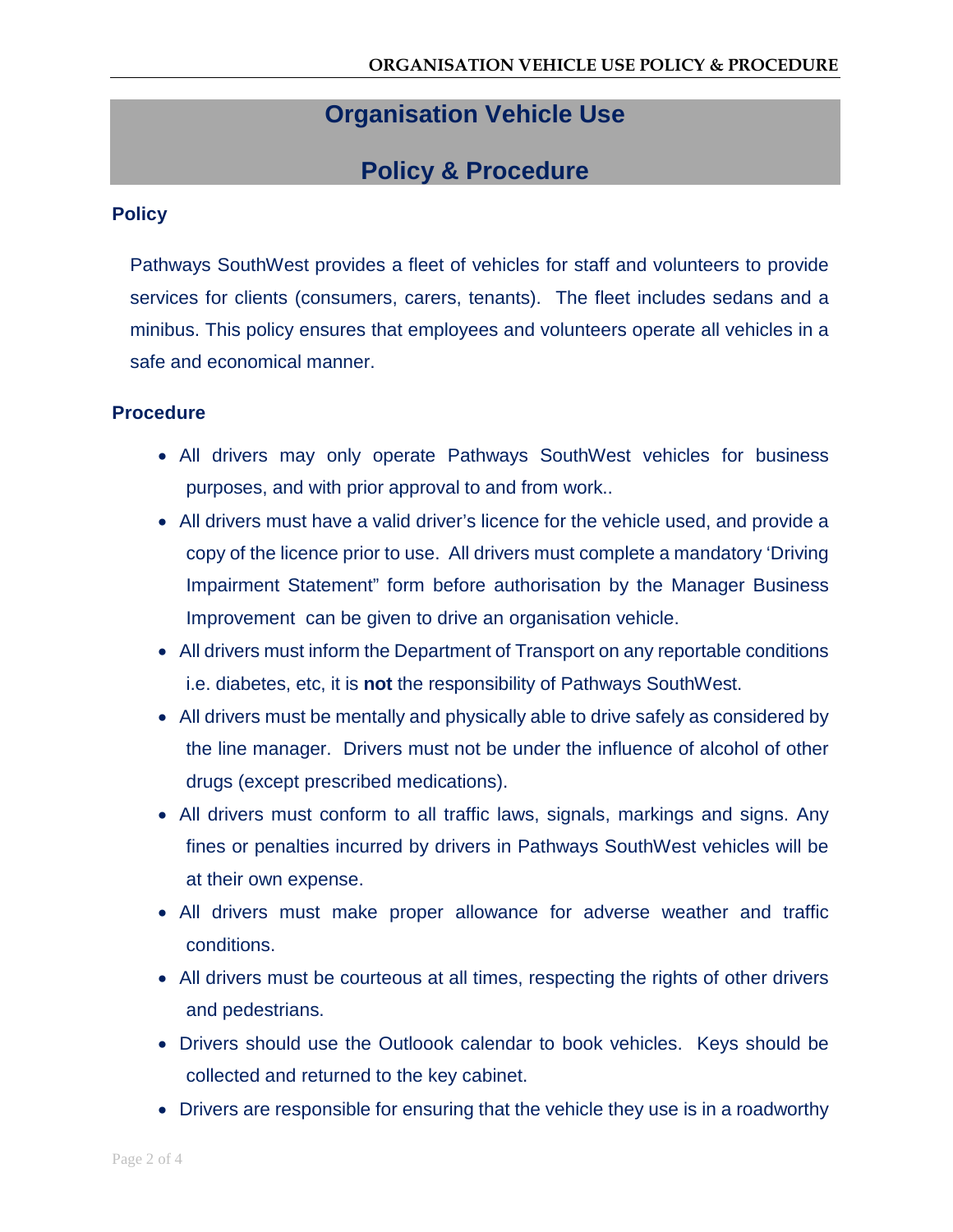condition. This should ensure a quick visual check on each occasion. Drivers must report if a vehicle is in an unsafe or damaged condition and must not operate the vehicle if it is unsafe to do so. On the first working day of the month, the driver must complete the vehicle checklist for the vehicle. This should be signed and returned to the Business Support team. All drivers and passengers must wear seatbelts and all other available active restraints

- No-one is permitted to smoke in an organisation vehicle or permit others to do so.
- Drivers are not permitted to initiate or receive mobile telephone calls whilst driving an organizational vehicle. Hand free phone calls may be received.
- Pets may only be transported in approved pet carriers.
- Drivers must complete the vehicle log book for each occasion, and include date, start and end odometer reading, location or purpose of usage and their initials.
- Vehicles are to be refuelled when half empty (in accordance with Fuel Card Policy)
- A breakdown service is provided for each vehicle.
- Each vehicle is equipped with a first aid kit and hand sanitiser.
- Drivers must observe the Government's COVID safety advice regarding social distancing when travelling with other staff or passengers. The driver is responsible for cleaning the interior surfaces after each use.
- The Business Support Team is responsible for ensuring vehicle are registered, insured and regularly serviced and maintained including regular cleaning.
- Fuel, gas bottles and other hazardous materials must not be transported in Pathways SouthWest vehicles.
- All drivers must inform Pathways SouthWest management of all vehicular accidents and incidents including those vehicles other than organizational vehicles, and complete an Incident Report Form.
- When staff are working from home, or have a need for overnight garaging, this is at the discretion of the CEO. All usage must be recorded in the logbook, and the staff member s does not incur any FBT liability.
- The CEO can authorise the transporting of family member or other passengers in Pathways SouthWest vehicles.